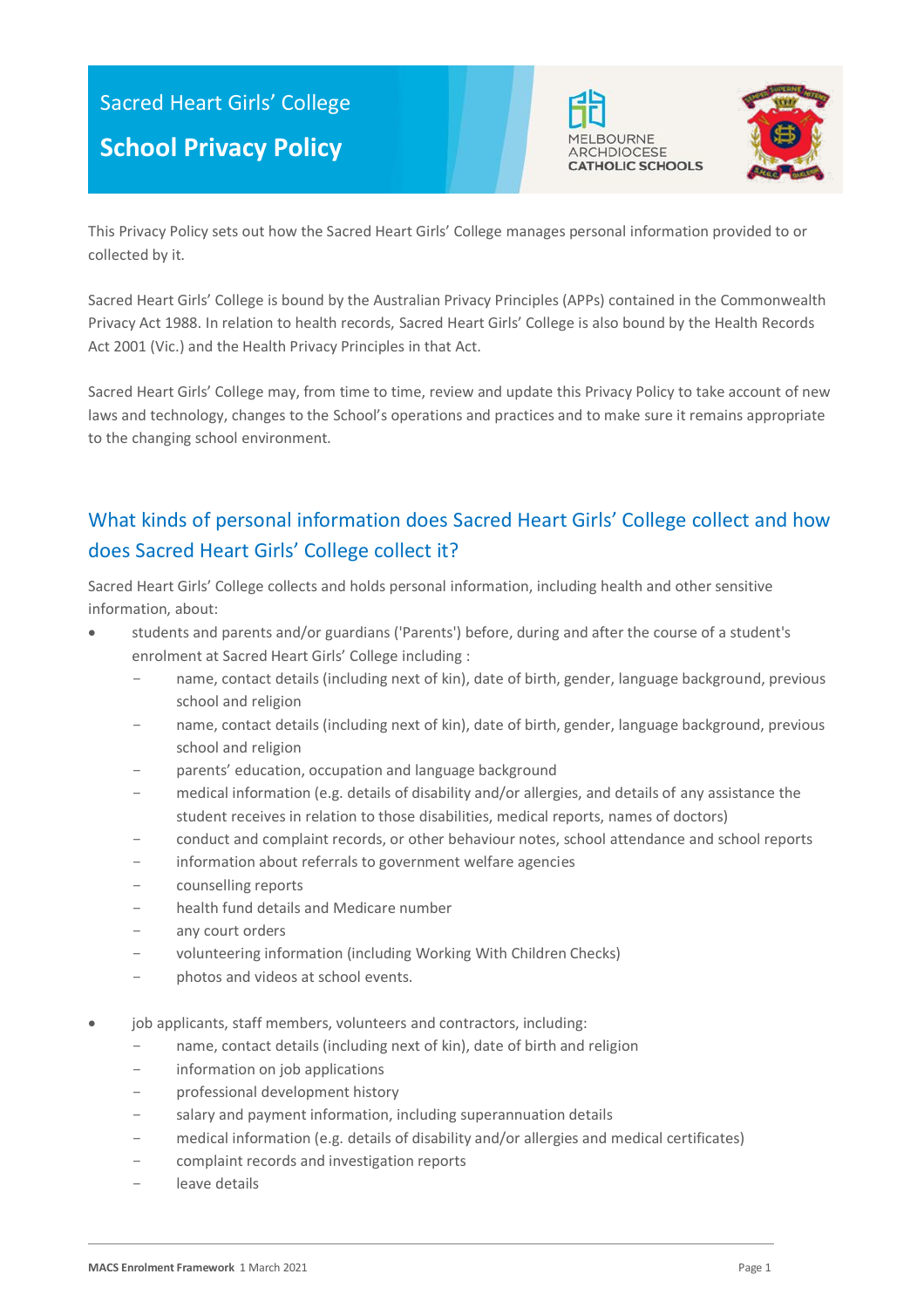- photos and videos at school events
- workplace surveillance information
- work emails and private emails (when using work email address) and internet browsing history
- other people who come into contact with Sacred Heart Girls' College, including name and contact details and any other information necessary for the particular contact with the Sacred Heart Girls' College.

#### **Personal Information you provide**

Sacred Heart Girls' College will generally collect personal information held about an individual by way of forms filled out by Parents or students, face-to-face meetings and interviews, emails and telephone calls. On occasions people other than Parents and students (such as job applicants and contractors) provide personal information to Sacred Heart Girls' College.

#### **Personal Information provided by other people**

In some circumstances Sacred Heart Girls' College may be provided with personal information about an individual from a third party, for example a report provided by a medical professional or a reference from another school The type of information Sacred Heart Girls' College may collect from another school may include:

- academic records and/or achievement levels
- information that may be relevant to assisting the new school meet the needs of the student including any adjustments

#### **Exception in relation to employee records**

Under the Privacy Act, the Australian Privacy Principles do not apply to an employee record. As a result, this Privacy Policy does not apply to the Sacred Heart Girls' College's treatment of an employee record where the treatment is directly related to a current or former employment relationship between Sacred Heart Girls' College and employee. Sacred Heart Girls' College handles staff health records in accordance with the Health Privacy Principles in the Health Records Act 2001 (Vic).

#### **Anonymity**

Sacred Heart Girls' College needs to be able to identify individuals with whom it interacts and to collect identifiable information about them to facilitate the delivery of schooling to its students and its educational and support services, conduct the job application process and fulfil other obligations and processes. However, in some limited circumstances some activities and interactions with Sacred Heart Girls' College may be done anonymously where practicable, which may include making an inquiry, complaint or providing feedback.

### How will the Sacred Heart Girls' College use the personal information you provide?

Sacred Heart Girls' College will use personal information it collects from you for the primary purpose of collection, and for such other secondary purposes that are related to the primary purpose of collection and reasonably expected by you, or to which you have consented.

Students and Parents: In relation to personal information of students and Parents, Sacred Heart Girls' College's primary purpose of collection is to enable Sacred Heart Girls' College to provide schooling to students enrolled at the School (including educational and support services for the student), exercise its duty of care and perform necessary associated administrative activities which will enable students to take part in all the activities of Sacred Heart Girls' College. This includes satisfying the needs of Parents, the needs of the student and the needs of Sacred Heart Girls' College throughout the whole period the student is enrolled.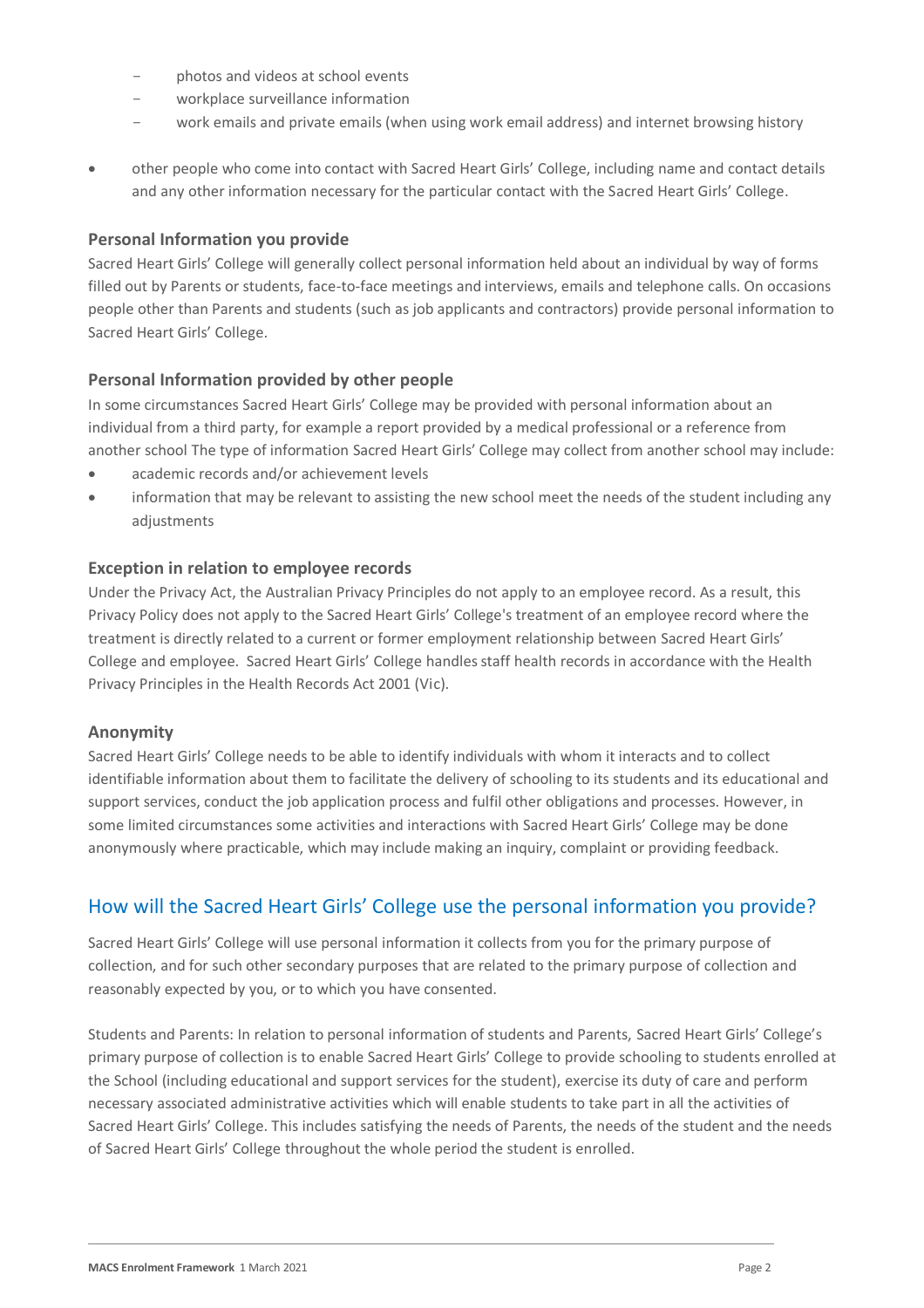The purposes for which the Sacred Heart Girls' College uses personal information of students and Parents include:

- to keep Parents informed about matters related to their child's schooling, through correspondence, newsletters and magazines
- day-to-day administration of the School
- looking after students' educational, social and medical wellbeing
- seeking donations and marketing for Sacred Heart Girls' College
- to satisfy Sacred Heart Girls' College's legal obligations and allow Sacred Heart Girls' College to discharge its duty of care
- to satisfy the School service providers' legal obligations, including the Catholic Education Commission of Victoria Ltd (CECV) and the Catholic Education Offices.

In some cases where Sacred Heart Girls' College requests personal information about a student or parent, if the information requested is not provided, Sacred Heart Girls' College may not be able to enrol or continue the enrolment of the student or permit the student to take part in a particular activity.

#### **Job applicants and contractors**

In relation to personal information of job applicants and contractors, Sacred Heart Girls' College's primary purpose of collection is to assess and (if successful) to engage the applicant, or contractor, as the case may be. The purposes for which Sacred Heart Girls' College uses personal information of job applicants and contractors include:

- administering the individual's employment or contract, as the case may be
- for insurance purposes
- seeking donations and marketing for Sacred Heart Girls' College
- satisfying the Sacred Heart Girls' College's legal obligations, for example, in relation to child protection legislation.

#### **Volunteers**

Sacred Heart Girls' College also obtains personal information about volunteers who assist the School in its functions or conduct associated activities, such as [include any alumni associations], to enable Sacred Heart Girls' College and the volunteers to work together, to confirm their suitability and to manage their visits.

#### **Counsellors**

Sacred Heart Girls' College contracts with external providers to provide counselling services for some students. The principal may require the Counsellor to inform him or her or other teachers of any issues the principal and the Counsellor believe may be necessary for Sacred Heart Girls' College to know for the well- being or development of the student who is counselled or other students at Sacred Heart Girls' College.

#### **Parish**

Sacred Heart Girls' College may disclose limited personal information to the school parish to facilitate religious and sacramental programs, and other activities such as fundraising.

#### **Marketing and fundraising**

Sacred Heart Girls' College treats marketing and seeking donations for the future growth and development of the School as an important part of ensuring that Sacred Heart Girls' College continues to provide a quality learning environment in which both students and staff thrive. Personal information held by Sacred Heart Girls' College may be disclosed to organisations that assist in the School's fundraising, for example, the School's Foundation or alumni organisation [or, on occasions, external fundraising organisations].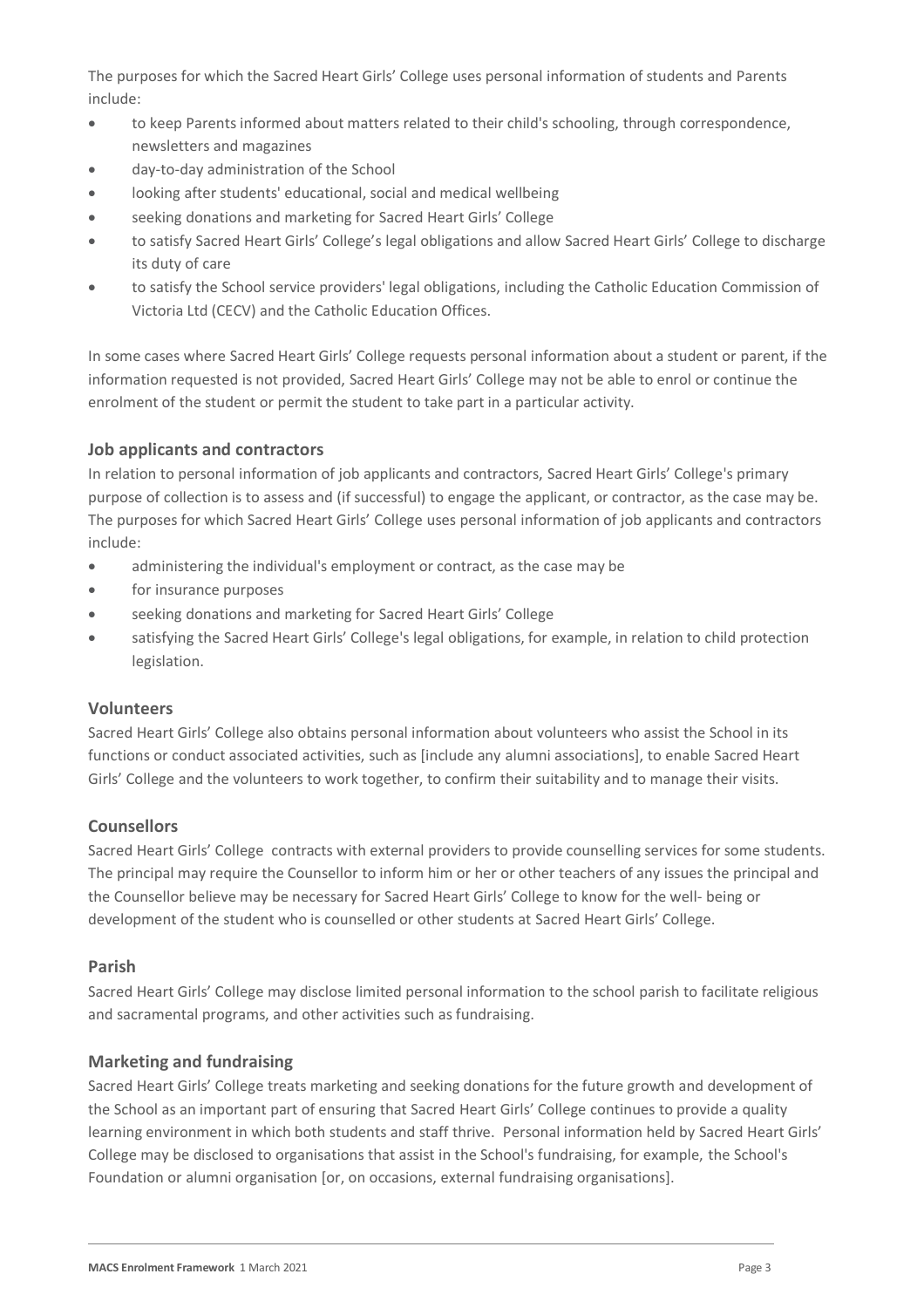Parents, staff, contractors and other members of the wider School community may from time to time receive fundraising information. School publications, like newsletters and magazines, which include personal information and sometimes people's images, may be used for marketing purposes.

## Who might the Sacred Heart Girls' College disclose personal information to and store your information with?

Sacred Heart Girls' College may disclose personal information, including sensitive information, held about an individual for educational, administrative and support purposes. This may include to:

- School service providers which provide educational, support and health services to the School, (either at the School or off campus) including the Catholic Education Commission of Victoria Ltd (CECV), Catholic Education Offices, specialist visiting teachers, volunteers, counsellors, sports coaches and providers of learning and assessment tools
- third party service providers that provide online educational and assessment support services, document and data management services, training and support services, hosting services, and software-as-a-services applications (such as the Integrated Catholic Online Network (ICON) and Google's G Suite)
- CECV and Catholic Education offices to discharge its responsibilities under the Australian Education Regulation 2013 (Regulation) and the Australian Education Act 2013 (Cth) (AE Act) relating to students with a disability
- other third parties which the school uses to support or enhance the educational or pastoral care services for its students or to facilitate communications with Parents
- another school including to its teachers to facilitate the transfer of a student
- Federal and State government departments and agencies
- health service providers
- recipients of School publications, such as newsletters and magazines
- student's parents or guardians and their emergency contacts
- assessment and educational authorities including the Australian Curriculum, Assessment and Reporting Authority
- anyone to whom you authorise the School to disclose information
- anyone who we are required or authorised to disclose the information to by law, including child protection laws.

#### **Nationally Consistent Collection of Data on School Students with Disability**

Sacred Heart Girls' College is required by the Federal Australian Education Regulation (2013) and Australian Education Act 2013 (Cth) (AE Act) to collect and disclose certain information under the Nationally Consistent Collection of Data (NCCD) on students with a disability. The school provides the required information at an individual student level to the Catholic Education Offices and the CECV, as an approved authority. Approved authorities must comply with reporting, record keeping and data quality assurance obligations under the NCCD. Student information provided to the federal government for the purpose of the NCCD does not explicitly identify any student.

#### **Sending and storing information overseas**

Sacred Heart Girls' College may disclose personal information about an individual to overseas recipients, for instance, to facilitate a school exchange. However, Sacred Heart Girls' College will not send personal information about an individual outside Australia without:

- obtaining the consent of the individual; or
- otherwise complying with the Australian Privacy Principles or other applicable privacy legislation.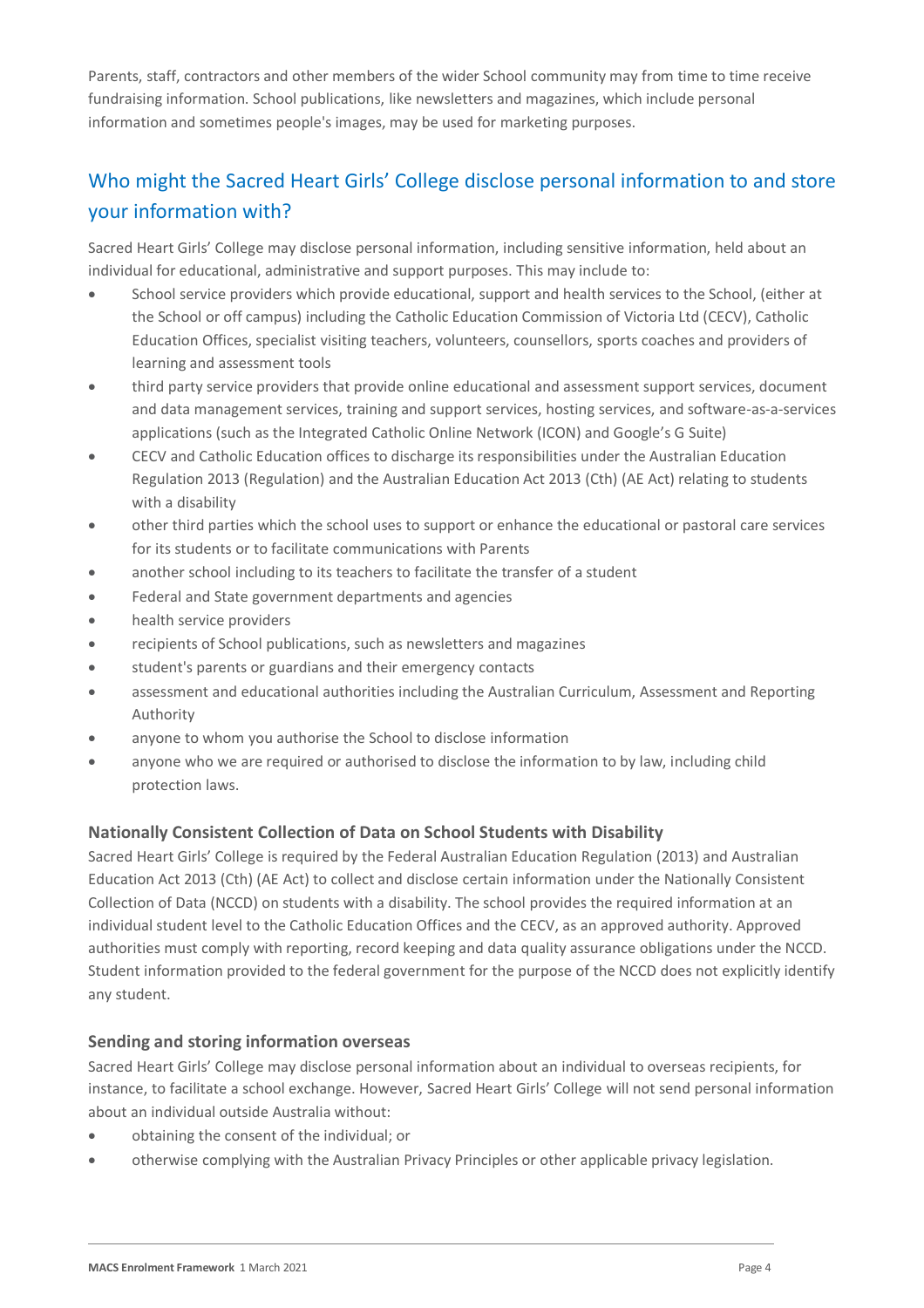Sacred Heart Girls' College may from time to time use the services of third party online service providers (including for the delivery of services and third party online applications, or Apps relating to email, instant messaging and education and assessment, such as Google's G Suite, including Gmail) which may be accessible by you. Some personal information [including sensitive information] may be collected and processed or stored by these providers in connection with these services. These online service providers may be located in or outside Australia.

Sacred Heart Girls' College personnel and the school's service providers, and the CECV and its service providers, may have the ability to access, monitor, use or disclose emails, communications (e.g. instant messaging), documents and associated administrative data for the purposes of administering the system and services ensuring their proper use.

Sacred Heart Girls' College makes reasonable efforts to be satisfied about the security of any personal information that may be collected, processed and stored outside Australia, in connection with any cloud and third party services and will endeavour to ensure the cloud is located in countries with substantially similar protections as the APPs.

The countries in which the servers of cloud service providers and other third party service providers are located is only within Australia.

Where personal and sensitive information is retained by a cloud service provider on behalf of CECV to facilitate Human Resources and staff administrative support, this information may be stored on servers located in or outside Australia.

#### **How does the Sacred Heart Girls' College treat sensitive information?**

In referring to 'sensitive information', Sacred Heart Girls' College means: information relating to a person's racial or ethnic origin, political opinions, religion, trade union or other professional or trade association membership, philosophical beliefs, sexual orientation or practices or criminal record, that is also personal information; health information and biometric information about an individual.

Sensitive information will be used and disclosed only for the purpose for which it was provided or a directly related secondary purpose, unless you agree otherwise, or the use or disclosure of the sensitive information is allowed by law.

#### **Management and security of personal information**

Sacred Heart Girls' College's staff are required to respect the confidentiality of students' and Parents' personal information and the privacy of individuals.

Sacred Heart Girls' College has in place steps to protect the personal information Sacred Heart Girls' College holds from misuse, interference and loss, unauthorised access, modification or disclosure by use of various methods including locked storage of paper records and password access rights to computerised records. This includes responding to any incidents which may affect the security of the personal information it holds. If we assess that anyone whose information is affected by such a breach is likely to suffer serious harm as a result, we will notify them and the Office of the Australian Information Commissioner of the breach.

It is recommended that parents and the school community adopt secure practices to protect themselves. You should ensure that all passwords you use are strong and regularly updated and that your log in details are kept secure. Do not share your personal information with anyone without first verifying their identity and organisation. If you believe any of your personal information has been compromised, please let the School know immediately.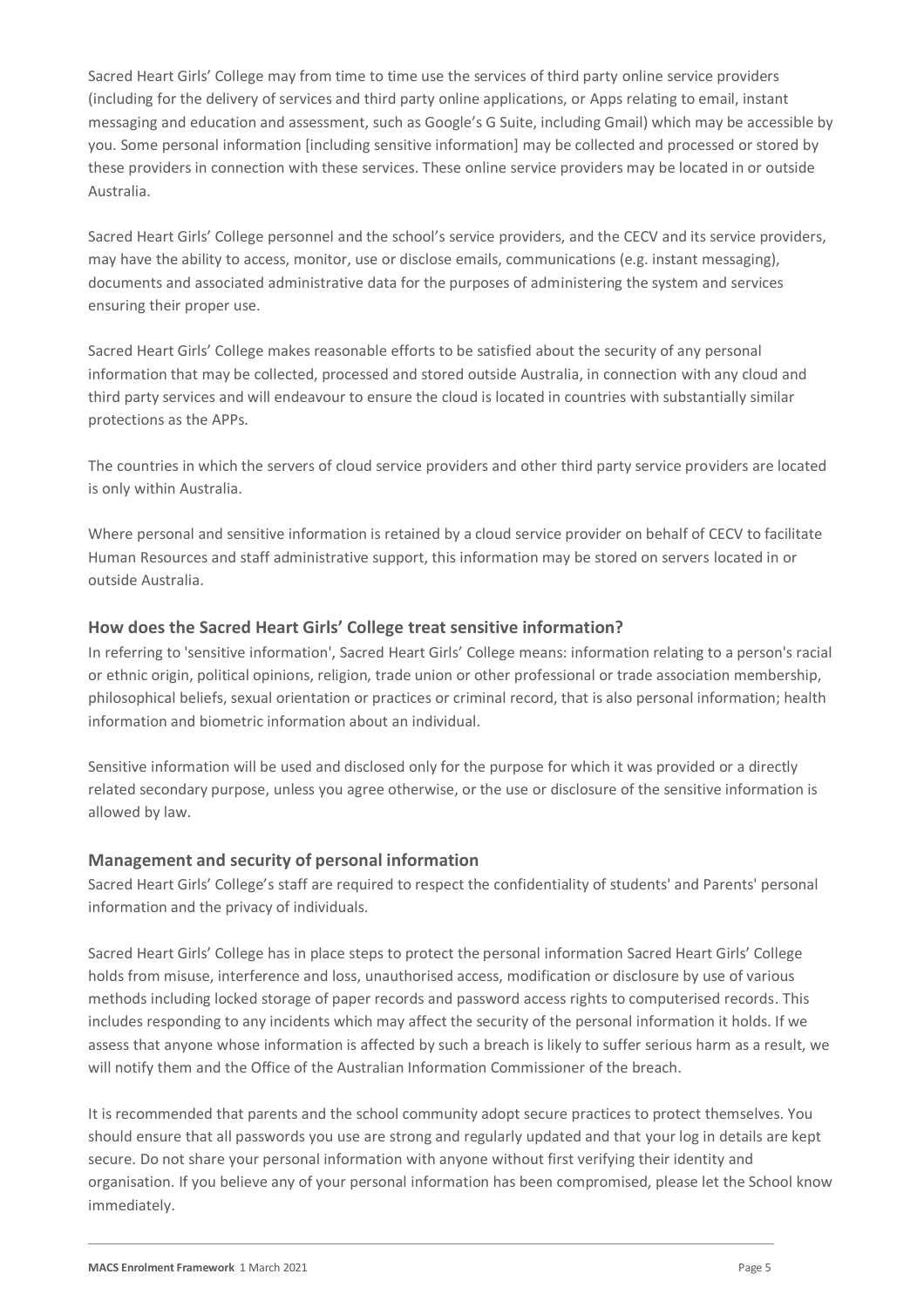#### **Access and correction of personal information**

Under the Privacy Act and the Health Records Act, an individual has the right to seek and obtain access to any personal information and health records respectively which Sacred Heart Girls' College holds about them and to advise the Sacred Heart Girls' College of any perceived inaccuracy. Students will generally be able to access and update their personal information through their Parents, but older students may seek access and correction themselves.

There are some exceptions to the access rights set out in the applicable legislation.

To make a request to access or to update any personal information Sacred Heart Girls' College holds about you or your child, please contact the [School Principal] or [School Administrator] by telephone or in writing. Sacred Heart Girls' College may require you to verify your identity and specify what information you require. Sacred Heart Girls' College may charge a fee to cover the cost of verifying your application and locating, retrieving, reviewing and copying any material requested. If the information sought is extensive, Sacred Heart Girls' College will advise the likely cost in advance. If we cannot provide you with access to that information, we will provide you with written notice explaining the reasons for refusal.

There may be circumstances where the reason for refusal is not provided, if doing so may breach the privacy of another person.

#### **Consent and rights of access to the personal information of students**

Sacred Heart Girls' College respects every Parent's right to make decisions concerning their child's education.

Generally, Sacred Heart Girls' College will refer any requests for consent and notices in relation to the personal information of a student to the student's Parents. Sacred Heart Girls' College will treat consent given by Parents as consent given on behalf of the student and notice to Parents will act as notice given to the student.

Parents may seek access to personal information held by Sacred Heart Girls' College about them or their child by contacting the School Principal by telephone or in writing. However, there may be occasions when access is denied. Such occasions would include where release of the information would have an unreasonable impact on the privacy of others, or where the release may result in a breach of the School's duty of care to the student.

Sacred Heart Girls' College may, at its discretion, on the request of a student grant that student access to information held by Sacred Heart Girls' College about them, or allow a student to give or withhold consent to the use of their personal information, independently of their Parents. This would normally be done only when the maturity of the student and/or the student's personal circumstances warrant it.

#### **Enquiries and complaints and contact details**

If you would like further information about the way Sacred Heart Girls' College manages the personal information it holds about you, or wish to complain that you believe that Sacred Heart Girls' College has breached its privacy obligations, please contact the School Principal by writing or telephone at [insert contact details here]. Sacred Heart Girls' College will investigate your complaint and will notify you of the making of a decision in relation to your complaint as soon as is practicable after it has been made.

If you are not satisfied with the Sacred Heart Girls' College's decision you may make a complaint to the Office of the Australian Information Commissioner (OAIC) whose contact details are:

GPO Box 5218, Sydney, NSW 2001 Telephone: 1300 363 992 [www.oaic.gov.au](http://www.oaic.gov.au/)